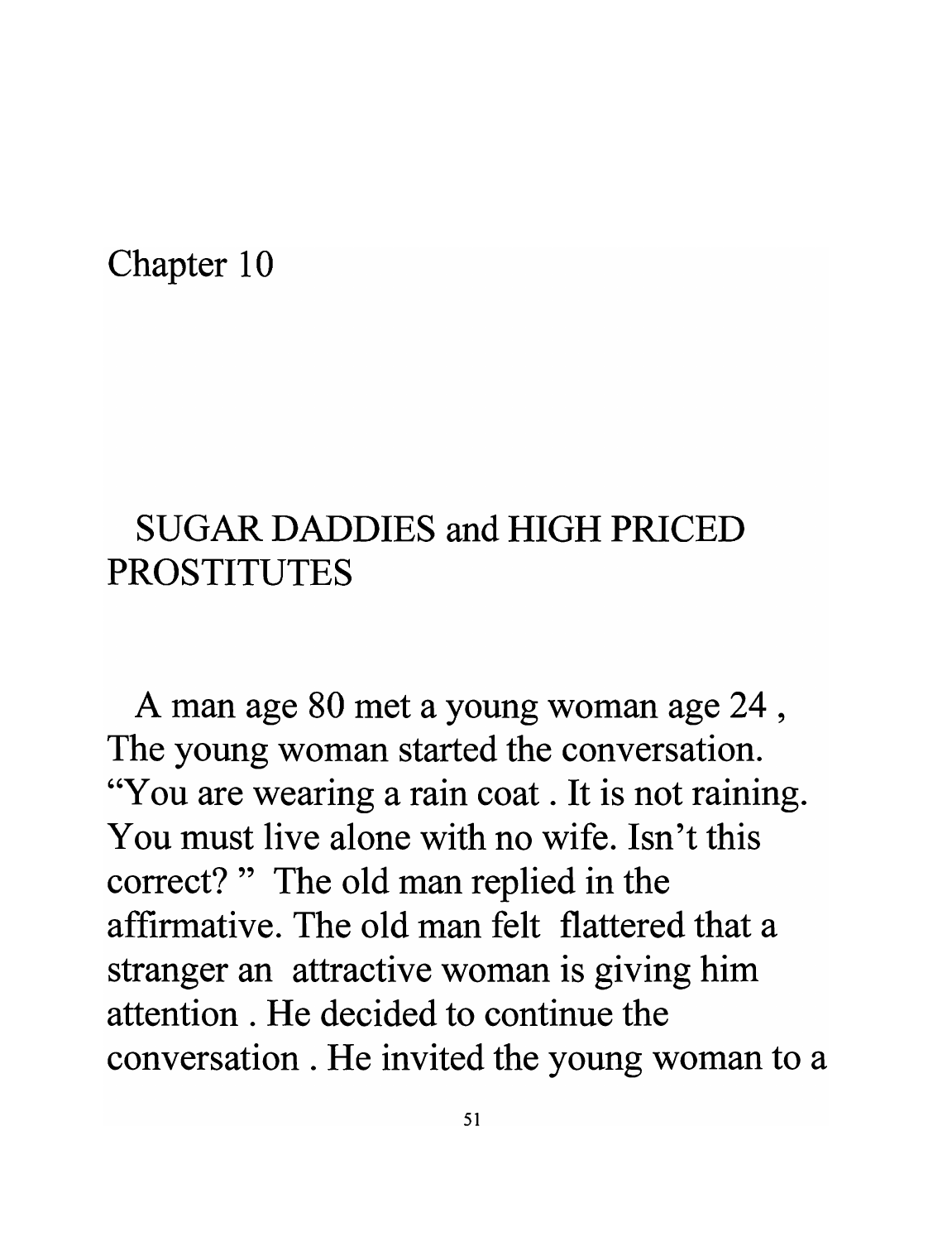near by coffee shop. They had coffee and cookies. They also had a long conversation.

The young woman listened attentively. The old man's ego blossomed. He asked if she would join him for dinner at a local restaurant. She agreed. He told her that he presently is retired. He owns real estate worth several million dollars. He tipped the waiter a hundred dollar bill. The young woman was very impressed. He than asked if she would be interested in seeing his apartment building that he owned. She agreed. They traveled in his Mercedez Benz driven by his personal body guard.

Once there he invited her to his apartment. He asked if she would be willing to sleep over the night. She agreed. They were intimate.

She begged him to lend her 100,000. He agreed. He wrote out a check. She said she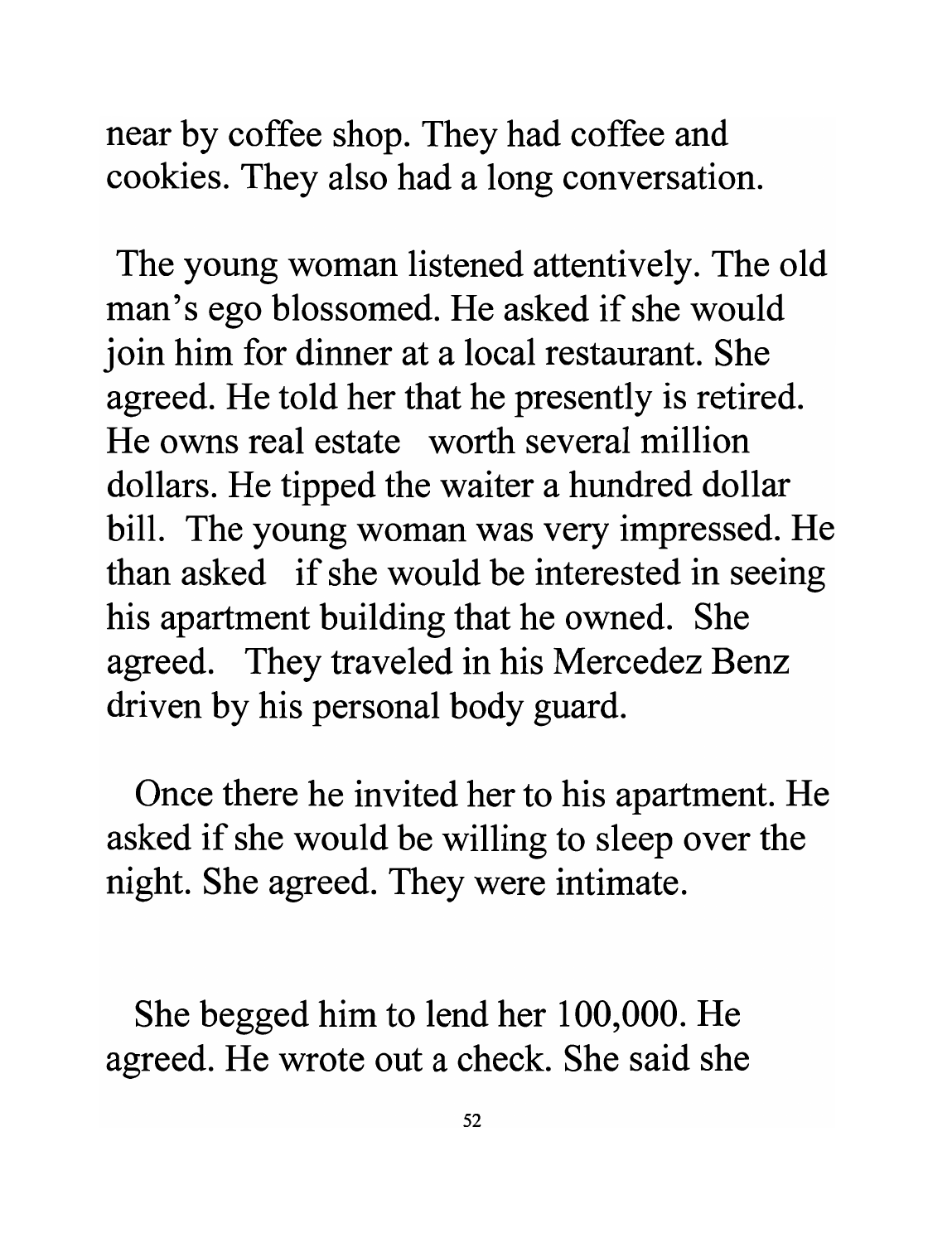needed cash, They went to a bank the next day and cashed the check.

The old man asked for her address and phone . She gave him all that information. He asked to see her again. She agreed. They agreed to meet at 5 PM . The old man was driven to the address she gave him.

Surprise !!! There was no such person living at the address she gave him. He called her cell. The number did not exist.

Lesson

Old men and many times young men are fools. !!!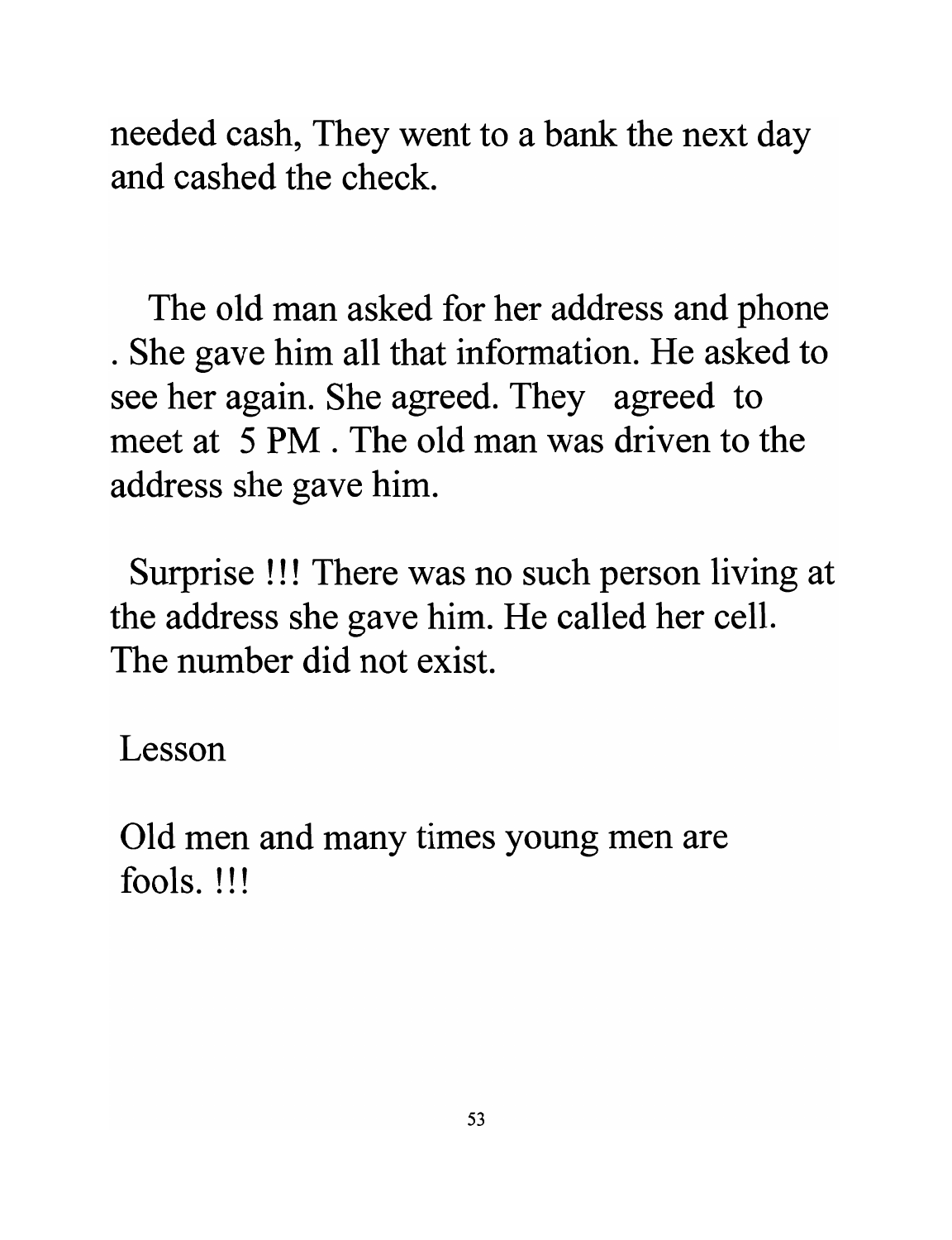Yes, lonely men are taken by members of the opposite sex. Who exploit their hunger for attention and sex. In this instance the cost of this prostitute was \$ 100,000.

In an other case the young woman married the old man. She stayed with him for five years. They had three children . Then she left him for a younger man. She sued for maintenance and child support. She stripped him.

He countered sued that the children were not his. The court performed a paternity tests. The tests showed that the children were his.

She moved back to the foreign country that she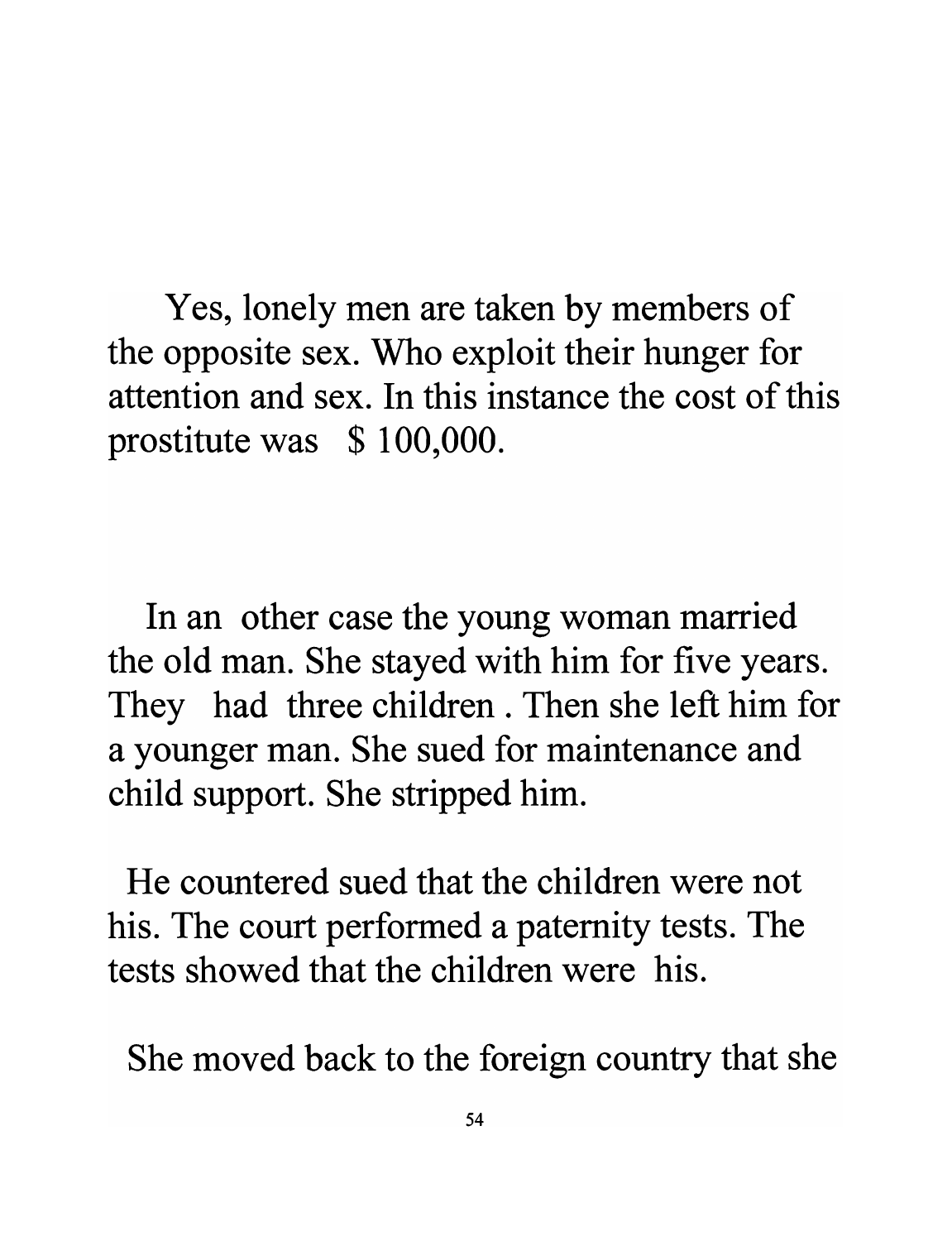came from. The old man ended paying support for the children and alimony for her.

He visited the children. The children were with him for alternate holidays.

This was the price he paid for mot following the admonition given that

"You do not marry a woman where there exists a large difference of age. Because she will tire of his money and seek her own sexual gratification with a younger man. "Aruch Hashulchon Even Hoazer 2:6 Talmud Sanehdrin